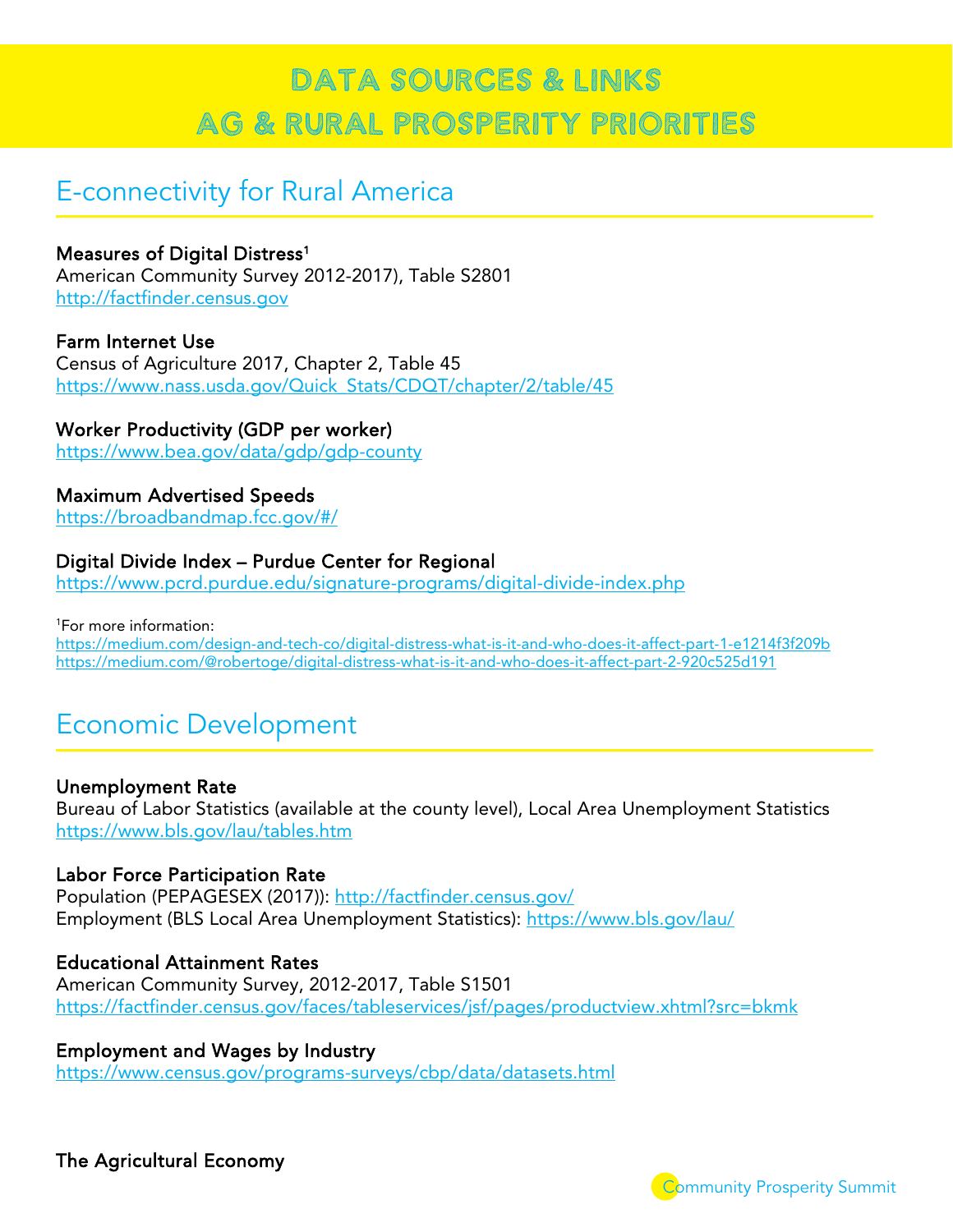https://www.nass.usda.gov/Publications/AgCensus/2017/Full\_Report/Volume\_1, Chapter\_2\_County [\\_Level/](https://www.nass.usda.gov/Publications/AgCensus/2017/Full_Report/Volume_1,_Chapter_2_County_Level/)

# Non-employer Data

<https://www.census.gov/data/datasets/2016/econ/cbp/2016-cbp.html>

# Improving Quality of Life

# Population Change, 2010-2018

U.S. Census, 2018 Population Estimates, Table PEPTCOMP <https://factfinder.census.gov/faces/tableservices/jsf/pages/productview.xhtml?src=bkmk>

# Geographic Mobility by Education

American Community Survey, 2017, Table B07009 [https://factfinder.census.gov/faces/tableservices/jsf/pages/productview.xhtml?pid=ACS\\_17\\_5YR\\_B0](https://factfinder.census.gov/faces/tableservices/jsf/pages/productview.xhtml?pid=ACS_17_5YR_B07009&prodType=table) [7009&prodType=table](https://factfinder.census.gov/faces/tableservices/jsf/pages/productview.xhtml?pid=ACS_17_5YR_B07009&prodType=table)

# Median Household Income and Poverty Rates

Small Area Income and Poverty Estimates State and County Estimates, 2017 <https://www.census.gov/data/datasets/2017/demo/saipe/2017-state-and-county.html>

# Grandparents Raising Grandchildren

American Community Survey, 2017, Table S1002 <https://factfinder.census.gov/faces/tableservices/jsf/pages/productview.xhtml?src=bkmk>

# Health Indicators

<http://www.countyhealthrankings.org/app/kentucky/2019/measure/outcomes/147/data>

# Crime: Offenses Known to Law Enforcement (by city), 2015

FBI, Uniform Crime Reporting, 2015 [https://ucr.fbi.gov/crime-in-the-u.s/2015/crime-in-the-u.s.-2015/resource](https://ucr.fbi.gov/crime-in-the-u.s/2015/crime-in-the-u.s.-2015/resource-pages/downloads/cius2015datatables.zip)[pages/downloads/cius2015datatables.zip](https://ucr.fbi.gov/crime-in-the-u.s/2015/crime-in-the-u.s.-2015/resource-pages/downloads/cius2015datatables.zip) 

# Housing Costs

American Community Survey, 2012-2017, Table DP04 <https://factfinder.census.gov/faces/tableservices/jsf/pages/productview.xhtml?src=bkmk>

# Housing Characteristics

American Community Survey, 2012-2017, Table DP04 <https://factfinder.census.gov/faces/tableservices/jsf/pages/productview.xhtml?src=bkmk>

# Harnessing Technological Innovation

Small Business Innovation Research (SBIR) program awards <https://www.sbir.gov/sbirsearch/firm/all> Percent of population with higher education degree S1501 from American Community Survey